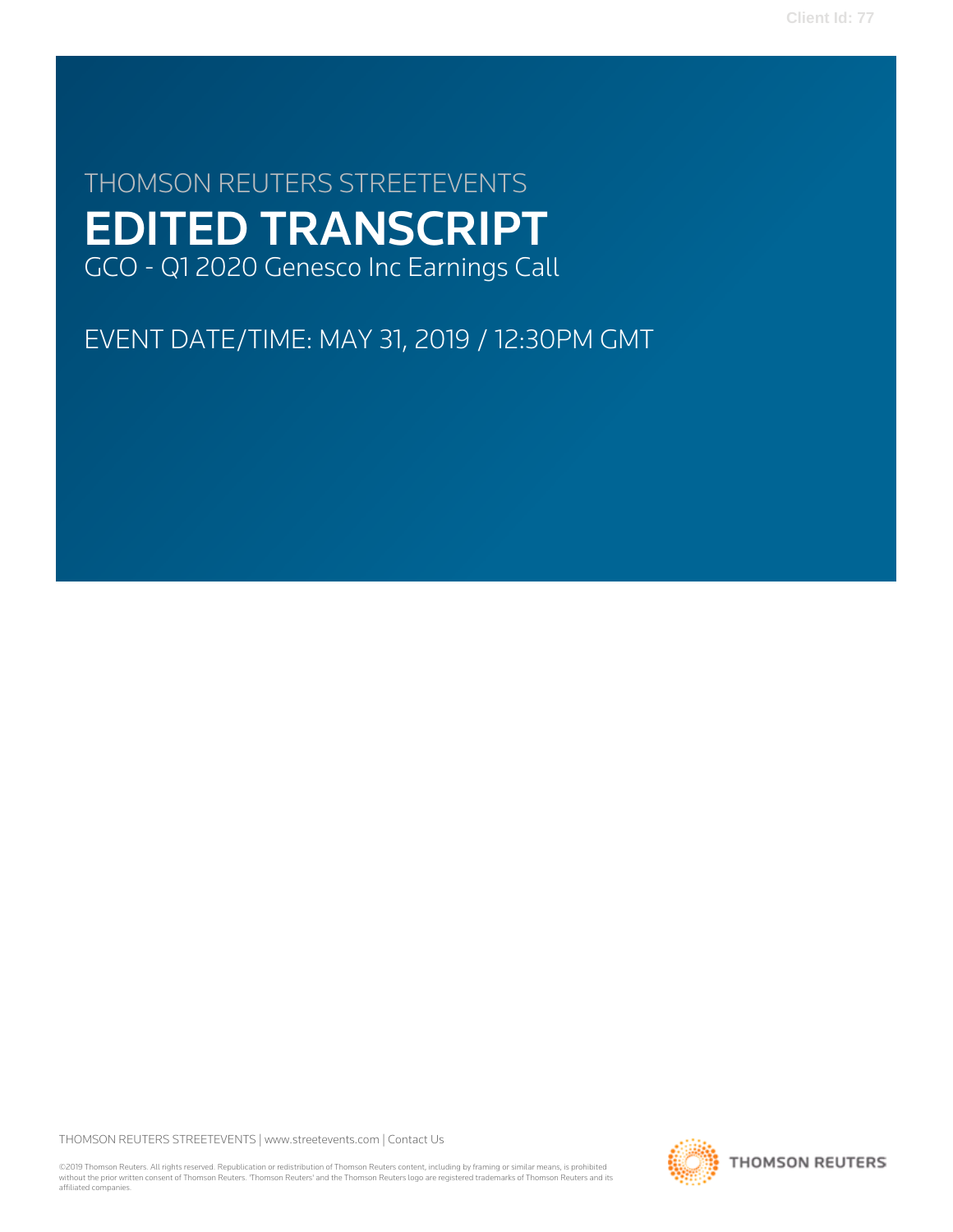## **CORPORATE PARTICIPANTS**

**[Mimi Eckel Vaughn](#page-3-0)** Genesco Inc. - Senior VP, COO & CFO **[Robert J. Dennis](#page-1-0)** Genesco Inc. - Chairman, President & CEO

## **CONFERENCE CALL PARTICIPANTS**

**[Jonathan Robert Komp](#page-10-0)** Robert W. Baird & Co. Incorporated, Research Division - Senior Research Analyst

**[Laurent Andre Vasilescu](#page-9-0)** Macquarie Research - Consumer Analyst

**[Mitchel John Kummetz](#page-7-0)** Pivotal Research Group LLC - Senior Analyst of Footwear, Apparel Vendors and Retailers

**[Samuel Marc Poser](#page-12-0)** Susquehanna Financial Group, LLLP, Research Division - Senior Analyst

## **PRESENTATION**

#### **Operator**

Good day, everyone, and welcome to the Genesco First Quarter Fiscal 2020 conference call. Just a reminder, today's call is being recorded. Participants on the call expect to make forward-looking statements. These statements reflect the participants' expectations as of today, but actual results could be different. Genesco refers you to this morning's earnings release and the company's SEC filings, including the most recent 10-K filing for some of the factors that could cause differences from the expectations reflected in the forward-looking statements made during the call today. Participants also expect to refer to certain adjusted financial measures during the call. All non-GAAP financial measures referred to in the prepared remarks are reconciled to their GAAP counterparts in the attachments to this morning's press release and in schedules available on the company's homepage under Investor Relations in the Quarterly Earnings section.

<span id="page-1-0"></span>I will now turn the call over to Mr. Rob Dennis, Genesco's Chairman, President and Chief Executive Officer. Please go ahead, sir.

#### **Robert J. Dennis** - Genesco Inc. - Chairman, President & CEO

Good morning, and thank you for being with us. I'm joined today by our Chief Operating and Financial Officer, Mimi Vaughn. Let me take a moment to highlight developments with respect to our senior leadership team. On May 1, Mimi Vaughn, our CFO, was appointed to the additional position of Chief Operating Officer. As you know, we are in the process of hiring a new CFO from the outside, and we are in the closing stages of that process. Until that role is filled, Mimi will hold the dual titles. And the reality is that Mimi has already been bridging both roles as she has been working closely with our various operators on key initiatives such as cost control, real estate management and performance improvement plans. This move formally recognizes her efforts and strengthens the management team as we move forward with a footwear focused strategy. So congratulations, Mimi.

Now following the sale of Lids in early February, fiscal '20 is off to a good start with improved results in every business with Journeys leading the way. And our first quarter, consolidated comparable sales increased 5%, our eighth consecutive quarter of positive consolidated comparable sales for our footwear businesses. Importantly, our overall brick-and-mortar performance remain firmly in positive territory and e-commerce sales accelerated from recent levels continuing its strong multiyear run.

Our overall comp result was fueled by another spectacular quarter at Journeys' as the momentum from the strong Back-to-School and holiday seasons carried into the new year. Schuh's comps showed improvement turning positive in Q1 helped by easier comparisons and increased promotional activity aimed at trying to stimulate demand in what remains a challenging U.K. footwear and apparel market. After a record-setting year, Johnston & Murphy comps were flat as sales for spring merchandise were slow to take off with generally cooler temperatures across much of the U.S. The combination of strong consolidated comps, higher gross margins and the benefits from numerous cost savings initiatives implemented throughout fiscal '19 resulted in first quarter adjusted EPS of \$0.33, which was well ahead of our expectations and up meaningfully from last year's \$0.14. In general, first quarter results are impacted by tax refunds and with the changes from tax reform and the new withholding tables there was

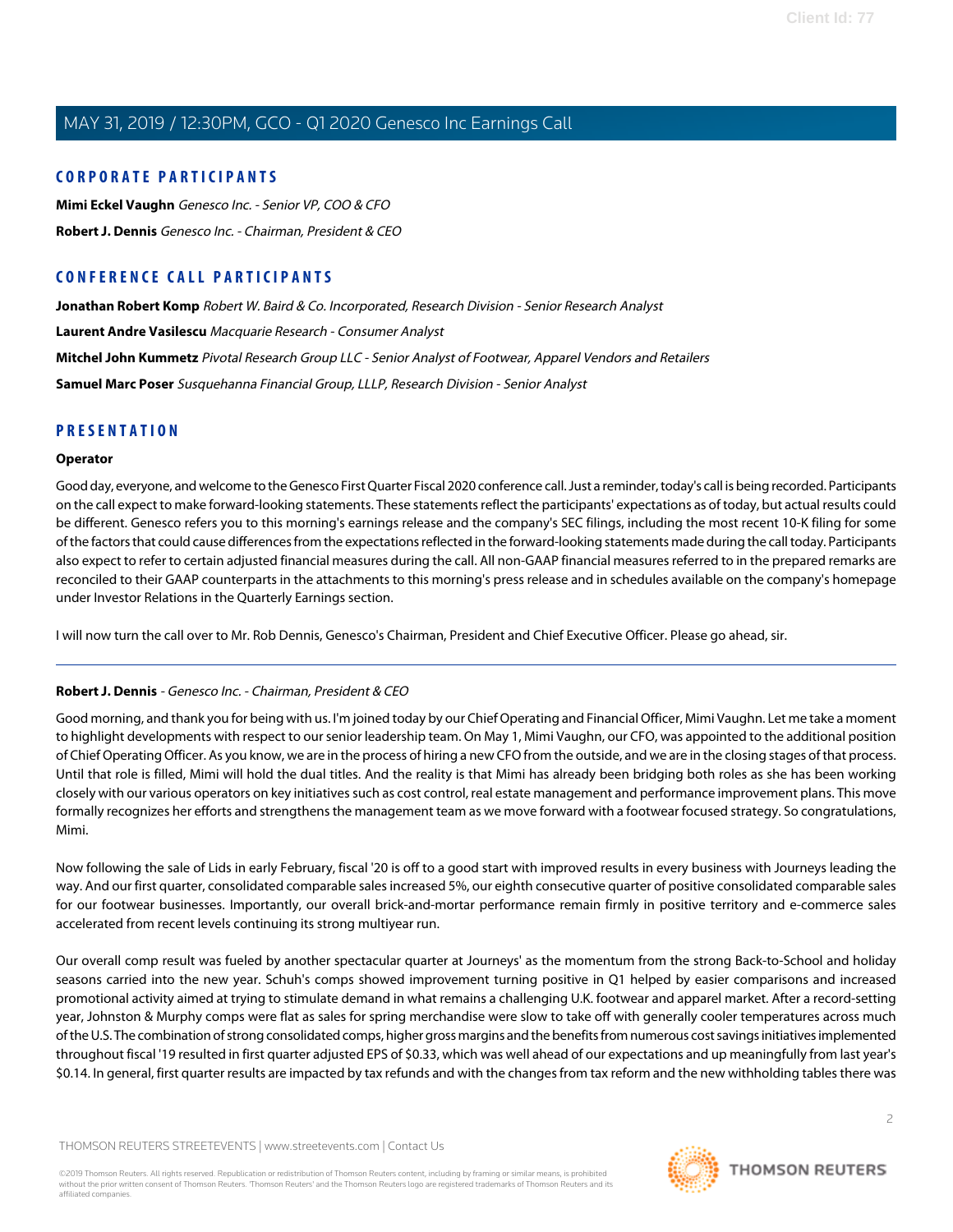a good amount of uncertainty about the total refunds that would be issued this year. And so we were intentionally conservative in our guidance for the Journeys' business in particular because this business is significantly impacted by refunds. Lower refunds would have certainly translated into lower sales for Journeys', and there were early delays to the government shutdown, but when all was said and done, refunds were at a sufficient level in the first quarter to for Journeys' robust comp resulting in a beat to our expectations.

Continuing with Journeys, the strength of the product assortment drove another quarter of tremendous results. This was achieved across multiple categories, in areas where cold weather persisted into Spring, demand for boots was strong. The same was true for sandals in warmer regions while sale of the latest sought-after retro and casual athletic styles from a diverse mix of brands were robust throughout much of the country. Both store and e-commerce comps were nicely positive, which led to a 7% increase on top of last year's 6% gain and a significant improvement in year-over-year profitability. And great expense control, along with strong sales, allowed for expense leverage across multiple line items, including rent, selling salaries and marketing spend.

Results from our new workforce management system rolled out this year are especially worth calling out. Journeys increased its pay per hour, reduced hours and spent almost \$1 million more in store labor, leveraged this expense by achieving higher conversion and better labor productivity by putting hours in the right spots in the workweek. On the other side of the Atlantic, the operating environment remains much more challenging. The prolonged uncertainty around Brexit continues to depress consumer sentiment, which has caused customers to reduce purchases of apparel and footwear and instead focus their spending on basics and must-have items. The net effect is consumer price sensitivity and a bargain-hunting attitude towards anything beyond those must-have items. Against this backdrop, Schuh posted a 2% comp gain, its first positive comp in several quarters. On top of lapping last year's mid-teens decline, the introduction of a mid-season spring sale gave this performance an added boost. While a portion of our top line result came at the cost of gross margin, rigorous expense management helped from foreign exchange and property tax concessions allowed Schuh to beat last year's bottom line. Clearly, there is still much work ahead to improve the profitability of this business after last year's disappointing results.

As we outlined on our last call, we have implemented an aggressive 20-point program taking action to address immediate near-term profitability while executing more medium-term initiatives to enhance Schuh's positioning with the consumer and with the brands itself. Mimi will provide an update on this program later in the call. Meanwhile Johnston & Murphy posted a platform comp on top of last year's high single-digit gain. J&M is now recognized as a casual lifestyle brand and has driven its success with a compelling offering of footwear and apparel for men and woman. Following a solid start to the year, sales trends slowed midway through the quarter due to the later Easter before picking up back in April. A shift in timing of a catalog drop out of the first quarter and into the second also affected results. Overall, sales were softer than expected as unseasonable weather in much of the U.S. stifled demand for spring merchandise. Even with a flat comp, profitability was up nicely thanks to improved gross margins and good expense control. Finally, Licensed Brands delivered a better bottom line performance on lower sales in Q1 as the business benefited from fewer markdowns and less closeouts this year.

It's worth noting we generated over \$200 million of operating cash flow last year, and we added significantly to that cash position with the sale of the Lids business. Consistent with our practice of not sitting on cash, we've been actively buying back stock and returning capital to shareholders. Across 2 repurchase authorizations implemented in recent months, we began buybacks in December, and as of last Friday, have repurchased over 3 million shares for a total of approximately \$150 million, which represents a 17% reduction to average shares outstanding last year.

We are very pleased with our start to the year. In addition to the strong Q1 results, we sold the Lids business allowing us to turn our attention to being a footwear-focused company, both operating footwear retail businesses and owning our Licensing Brands. Based on our better-than-expected Q1 performance, coupled with the repurchase of more shares than originally planned, we now view the higher end of our initial EPS range of \$3.35 to \$3.75 as our likely outcome for the year compared with our previous deal of something close to the middle.

Overall comps continue to be positive in May and have strengthen through the course of the month. Journeys once again is leading the way, even with meaningfully higher stacked comparisons for the last couple of years in Q2. Comps for J&M and Schuh are more lackluster than we would like them to be in this low-volume month that begins this second quarter. The year-to-date performances of these 2 businesses, plus the potential for more stranded cost this year related to selling Lids, makes us now a little more conservative about the outlook for the remainder of the year. We are also mindful of the looming possibility of tariff increases on additional Chinese imports and no visibility into the resolution of Brexit in the U.K. anytime soon.

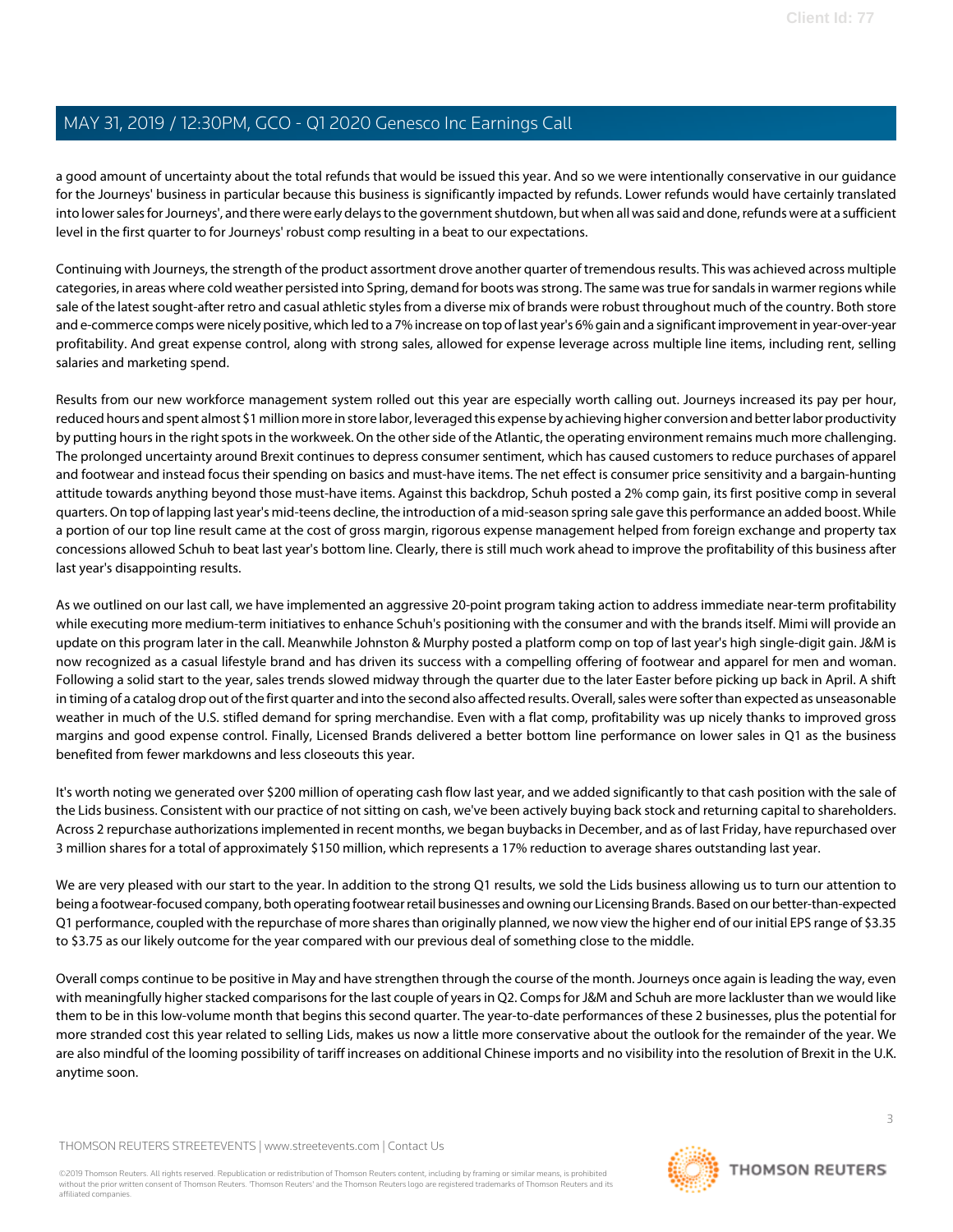For these reasons, we decided to hold our current range versus increasing it, despite our favorable beginning to fiscal '20.

Before Mimi goes over financials and guidance in greater detail, I'd like to share our thoughts on the potential for tariff increases if footwear imported from China is in the proposed fourth tranche aimed at the balance of Chinese imports and how this would directly and indirectly impact our business.

In terms of direct exposure, we've developed and directly sourced merchandise for Johnson & Murphy and License Brands, which together accounted for a little less than 20% of total sales in fiscal '19. Of those goods, approximately 50% come from China with a heavier waiting to Licensed Brands. Therefore, our direct sourcing from China is only for merchandise representing less than 10% of total sales.

The balance of our merchandise is imported by our third-party vendors. With respect to the Journeys business, which accounted for 65% of total sales last year, we estimate that approximately 30% to 40% of the product we buy from third-party vendors is sourced from China. The remainder of our business, which is based in the U.K. and the Republic of Ireland, would not be affected. So in total, only about 1/3 of our merchandise potentially would be affected in some way by these tariffs.

So with this next round of proposed tariff schedules for a public hearing in mid-June followed by a public comment period, this is an evolving situation. It is important to know, however, we have not incorporated the impact of increased tariffs into our guidance for fiscal '20. While we are hopeful for a successful resolution of these trade negotiations with China, in the event tariffs are implemented with the respect to our direct sourcing, we would work with our supply chains and look to exercise a variety of options to mitigate the effect. These options include moving production out of China and into other countries, working with our vendors, agents and factories to observe a portion of these additional tariffs, and looking for further efficiencies in the supply chain. We would expect our third-party vendors to undertake similar actions. And obviously currency movements could further mitigate the impact. So with all the moving parts and pieces, it's too early to quantify the full impact, which under any circumstances won't be a factor until the back part of the year. And in the meantime, we are pulling forward for all products for earlier receipt and expediting delivery in advance of tariff rulings wherever we are able. And so with that, let me turn the call over to Mimi to give more specifics on the financial and our guidance.

## <span id="page-3-0"></span>**Mimi Eckel Vaughn** - Genesco Inc. - Senior VP, COO & CFO

Thanks, Bob. Good morning, everyone. I've got a couple of things to call out first. We posted more information in a brief presentation summarizing results and guidance you can access online at our website. We've combined the content of our CFO commentary into these materials and our press release making them more accessible and are no longer publishing a CFO commentary.

In addition, part of the 8-K we filed this morning contains non-GAAP fiscal '19 results by quarter for last year, restated to reflect the sale of Lids Sports Group. You can find this on our website as well. As a reminder, since we completed the sale on the last day of the fiscal year, GAAP required that we include Lids' results in discontinued operations and that we restate our historical financials as if we never owned the business. This restatement process involves taking certain expenses that were previously shared with and allocated to Lids and respreading them across our remaining divisions. It also involves, including on both a historical and future basis, the cost of the Lids headquarters building, which we still own even though there are no operations associated with it. We plan to eventually sell the building, but in the meanwhile, we absorb its costs. The net effect of all this for fiscal '19 operating income is lower by about 20 basis points for most divisions, and corporate bears the cost of the building. Overall, this reduces profitability for the remaining operations versus prior to the restatement.

Nevertheless, Lids has both a higher gross margin and a higher SG&A expense business than average. Without it, gross margins are lower, SG&A expense is lower and operating margins are higher on a percentage basis for continuing operations. We published restated GAAP numbers at the end of the fiscal year, but thought it would be helpful to give the information for the non-GAAP results by quarter for last year as well.

So as Bob said, we were very pleased with our first quarter performance. Results at every one of our business were improved year-over-year with Journeys driving the largest increase in operating profit. Adjusted EPS grew considerably to \$0.33 from \$0.14, propelled strong comps, better gross margins and higher SG&A leverage from ongoing cost savings initiative, even as we incurred a meaningful amount of additional bonus expense.

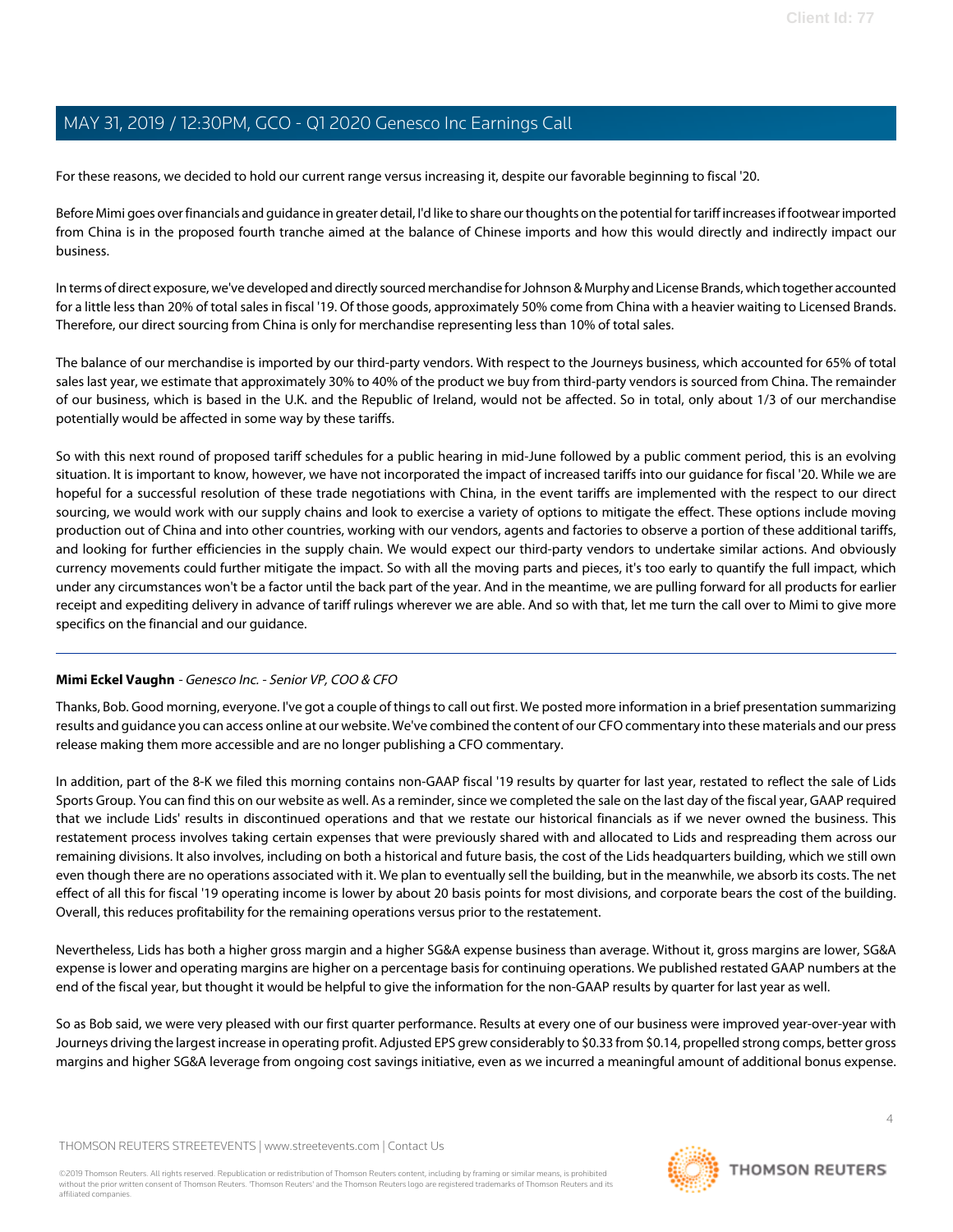All 3 of these factors contributed to the beat versus expectations. Q1 consolidated revenue was up 2% to \$496 million. Excluding the effect of lower exchange rates, revenue was up 3%. Consolidated comps were up 5%, with store comps up 4% and direct comps up 15%.

Positive comps were offset to some extent by lower wholesale sales and closed stores. Direct as a percent of total retail sales was 11% in Q1, up 90 basis points, demonstrating the good progress we continue to make driving e-commerce.

Importantly, we are driving profitable growth. We could grow e-com even more rapidly with higher marketing expense but choose instead to keep an emphasis on profit. Journeys posted a noteworthy comp increase of 7% on top of the 6% gain last year marking the eighth consecutive quarter as increases and including strong double-digit e-commerce growth. Highlights of Q1 school performance included high single-digit increases in conversion, which increased unit sales and drove the higher comp in spite of less store traffic. Growth was nicely diversified across boots, branded and fashion sandals and athletic footwear. With flat traffic, higher conversion also drove Schuh's store comp and offset lower ASPs. Robust double-digit e-commerce comps were a real bright spot and contributed to an overall Q1 comp increase of positive 2% versus the negative 13% a year ago, a nice turnaround after last year's successive negative quarterly results. Schuh ran a first-time, mid-season sale in April and the lead up to the Easter holiday to be competitive with the promotional posture of other retailers in the market. This sale effectively stimulated purchases and contributed positively even with the give up in gross margin.

Consumers brand choices continue to be polarized with strong preferences only for certain athletic, retro athletic and casual brands. Better in-store conversion for J&M was not enough to offset a lower transaction size and less traffic, which was caused in part by a later catalog drop that moved some sales into the second quarter. J&M's digital channel posted positive gains for an overall flat J&M comp versus the 7% gain last year.

Sales in general were challenged as colder weather impeded the sales of spring merchandise. Nevertheless, casual footwear, particularly hybrid shoes with athletic inspired bottoms, continues to be an outstanding performer in the assortment.

Q1 consolidated gross margin increased 40 basis points to 49.4%. Journeys' gross margin increased 20 basis points due to lower markdowns. Gross margin was down 70 basis points at Schuh as a result of the promotional activity. At J&M, gross margin was up 10 basis points due largely to a higher mix of retail business. And finally, more direct-to-consumer shipments, fewer markdowns and less closed-out product drove the Licensed Brands' gross margin improvement of 390 basis points.

Total adjusted SG&A expense decreased 30 basis points to 47.7% with strong leverage from rent, and contributions from selling salaries and several other items. In addition, we had a small pickup from the transition services income and rent from Lids that we are using to fund the cost of providing those services. Offsetting this leverage is higher bonus expense given the strong performance in the quarter. Without higher bonuses expense dollars would've been down thanks to cost savings actions.

As a reminder, at the beginning of fiscal '19, we launched a profit enhancement program to reduce annual expenses in which we successfully identified savings that exceeded our targeted goal. These savings totaled \$32 million, not including Lids. We know we must reduce the store cost structure and improve efficiency in e-commerce to combat profit dilution from operating 2 channels and driving traffic to stores. Top areas of savings included rent, renegotiation of our freight carrier contracts, DC expenses and targeted headcount reductions. We continue to have in partnership with our landlords very good success with renewals and rent reductions. We have negotiated 64 renewals year-to-date and achieved a 10% reduction in cash rent or a 5% on a straight-line basis. This was on top of a 15% cash rent reduction or 8% on a straight-line basis for almost 170 renewals last year. An important aspect of these renewals is the shorter term, which allows us to think about rent increasingly as more variables than fixed and gives flexibility in our cost structure.

We've continued targeted profit enhancement program activities into this fiscal year, and added to them an effort to eliminate shared and standard costs as a result of the Lids' divestiture. In total, we allocated our share at somewhere between \$12 million and \$15 million of expense with Lids, primarily in areas like finance, IT, HR and the call center. We haven't placed a focused initiative to reduce these costs as well as unallocated corporate expenses as possible, given our now smaller revenue base.

So in summary, Q1's adjusted operating income was \$8.4 million versus \$4.8 million a year ago. Adjusted operating margin increased 70 basis points to 1.7%. (inaudible) dollars increase for every division offset somewhat by higher bonus accruals at corporate.

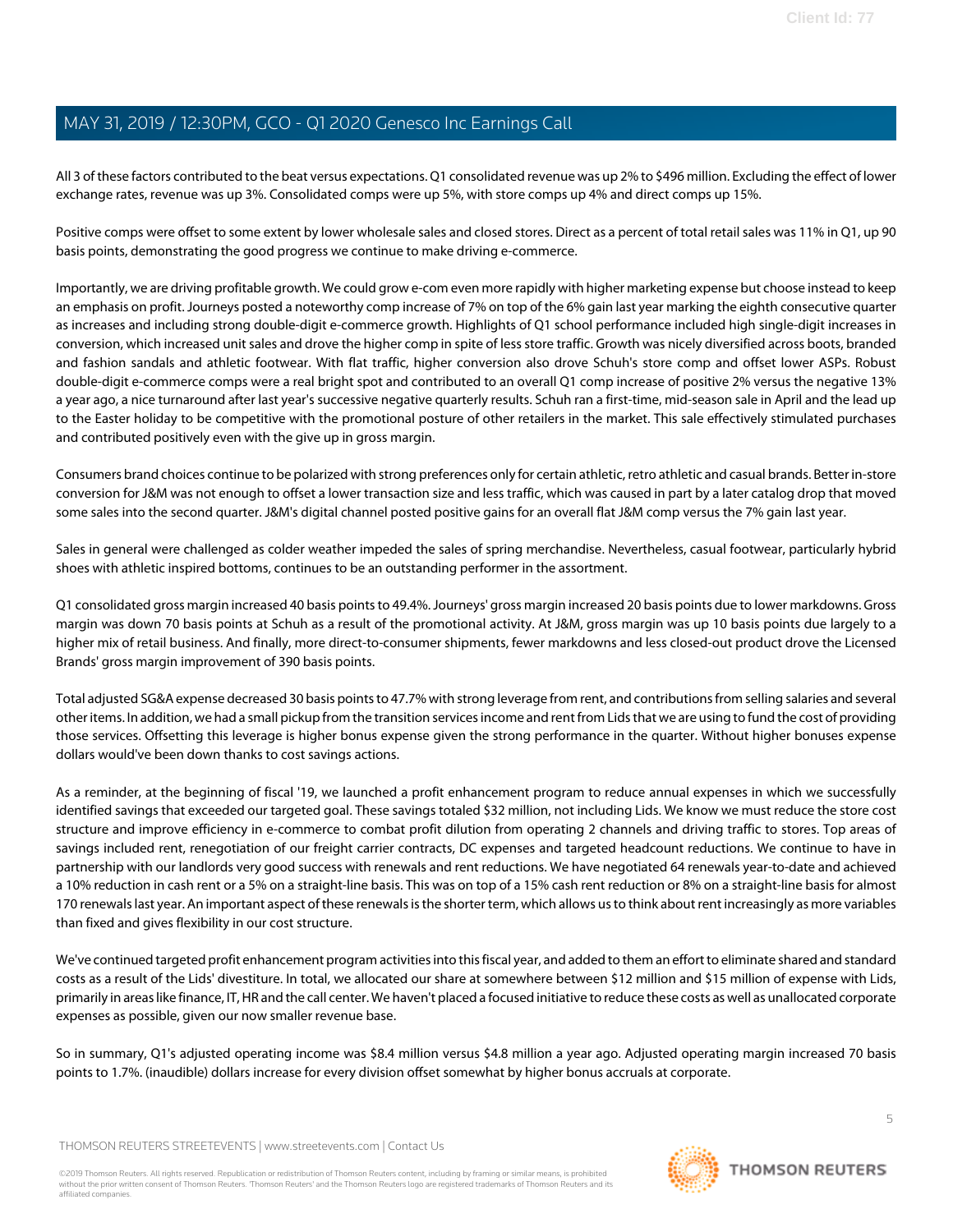Turning now to the balance sheet, inventory is in very good shape. Q1 total inventory was down 4% on a quarterly sales increase of 2%. Journeys' inventory was down 2% on a sales increase of 6%. J&M's inventory was up 2% on a sales decrease of 1%, and Schuh's inventory was down 8% on a sales increase of 3% on a constant currency basis as Schuh's successfully managed down inventory to be better positioned in a tough U.K. environment. Capital expenditures were \$7 million and depreciation and amortization was \$13 million.

As Bob pointed out, we've been aggressively returning capital to shareholders. We exhausted \$125 million repurchase authorization and our Board approved an additional \$100 million authorization in Q1.

As of last Friday, May 24, we had repurchased 535,000 shares under the new authorization for approximately \$24 million at an average cost per share of \$44.33. Altogether, we have repurchased 3.3 million shares since December for \$149 million at an average cost of \$45.17 per share. We have \$76 million remaining under this new \$100 million authorization. We ended the quarter with \$157 million in cash and no U.S. borrowing versus \$22 million a year ago.

So touching now on Schuh's 20-point, we've implemented an aggressive set of actions aimed at immediately addressing near-term profitability. At the same time, we're executing initiatives to enhance Schuh's standing with the consumer and the brands itself to better position Schuh over the more medium term. The Schuh team, with a great sense of urgency, is making solid headway on both fronts, and I will highlight selected progress.

The most critical goal is reversing the negative comp trend that began 4 quarters ago. To that end, Schuh is adding new categories like socks and apparel to fuel add-on sales, investing in its made-to-order business to strengthen this product offering, testing new selling techniques and incentives to drive in-store conversion, rolling out targeted promotional activity like its recent mid-season spring event, and rapidly replenishing its database of contact information that shrunk due to the new U.K. data privacy requirements. Notably, we just anniversaried the GDPR implementation date and have been replenishing lost names by collecting customer information in stores and online in a newly compliant way that grows the database each month. We're attacking Schuh's cost structure by doubling down on rent reduction and store rationalization efforts and continuing with the cost reduction efforts that successfully identified over \$3.5 million of savings in fiscal '19. In addition, we've decided to exit the German market where we had 3 stores to focus attention on our 4 operations in the U.K. and Ireland.

Speed initiatives to improve Schuh's positioning with its consumer and its key brands include a focused effort to strengthen connections with its youth consumer through more effective digital campaigns and brand awareness programs. The call to arms campaigns launched in London and Manchester this spring is just one example of these efforts. The first new store prototype designed to enhance the in-store shopping experience and to better showcase Schuh's compelling branded product offering opened in Livingston last month, followed by Bristol this month with Manchester next. Along the same line, we're working hard to strengthen relationships with existing brands, leveraging both local and more global relationships with Journeys' to gain broader access to popular styles and more exclusive product offerings.

Finally, work is well underway on a new CRM system so we can better understand the different ways customers interact with Schuh in both the digital and physical worlds. With multiple actions on multiple fronts, we believe we are working on the right set of actions and efforts to turn shoes' business around.

Moving on now to guidance for fiscal '20. With our better-than-expected Q1 performance coupled with the repurchase of more shares than originally planned, we now view the higher end of our initial EPS range of \$3.35 to \$3.75 as the likely outcome for the year compared with our previous view of something closer to the middle. We had from the beginning been conservative in our comp guidance for the year's remaining quarters due to more difficult stacked comparisons, for Journeys', especially. The prospect of tariff increases on imported Chinese footwear and even more turmoil associated with Brexit in the U.K. makes us more cautious about the remainder of the year, although, we have not built in anything explicitly relating to further disruption from either of these factors. We are, however, projecting somewhat more conservative comps for J&M and Schuh given their performance to date.

Another change to guidance is the potential for more stranded costs and this transition year after the Lids sale. We're presently operating under a transition services agreement with the buyer and Lids has been unplugging from shared services and systems faster than expected. As a result, while we have a thorough plan to eliminate stranded costs, we have more potential exposure for this year due to this timing.

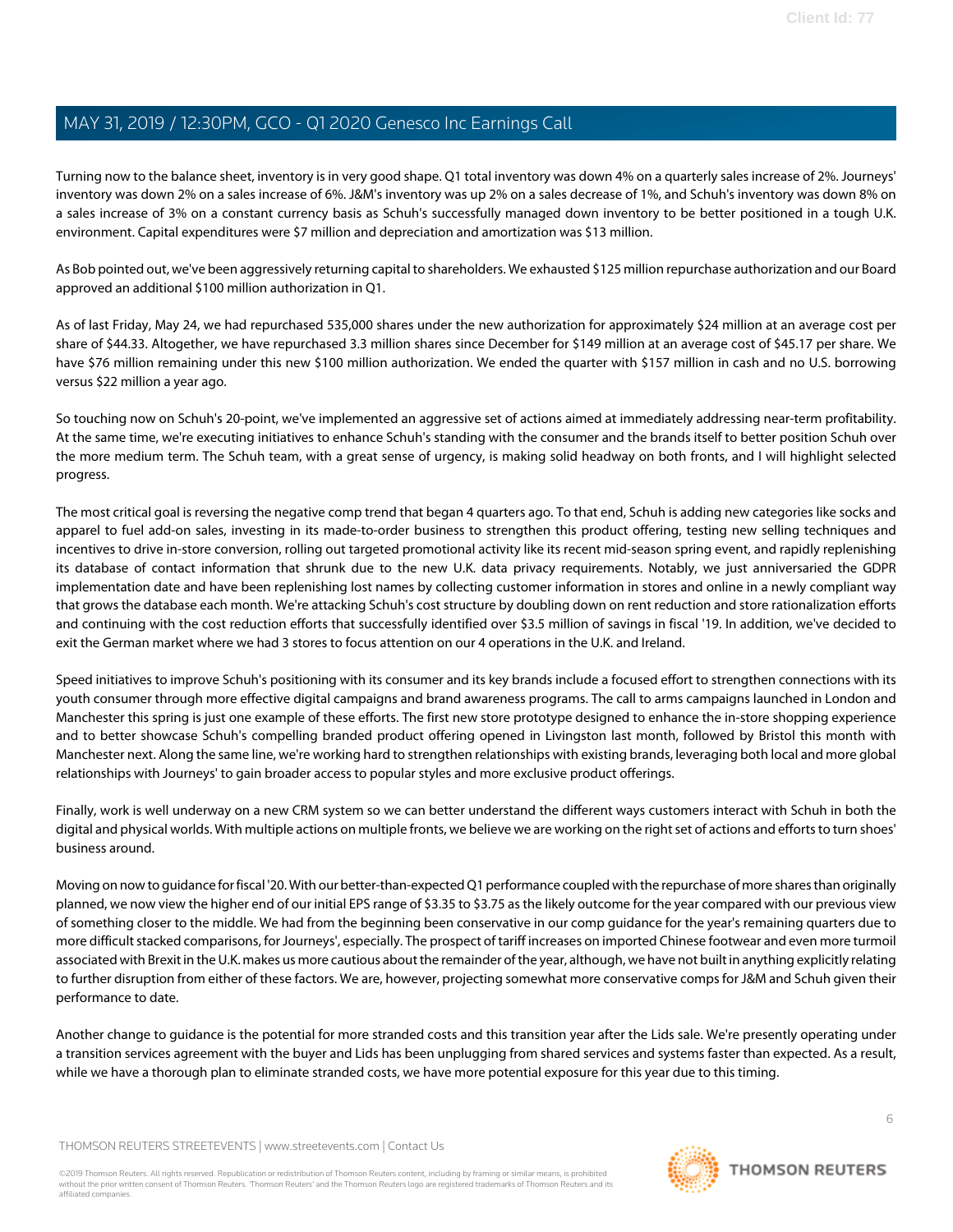In the high end of our guidance range, we eliminate more costs, in the lower end, less. This guidance also does not anticipate repurchases of shares beyond the buybacks we have already completed. For the year we now expect consolidated sales will range from down 1.2% to up 1% with consolidated commerce, including direct, ranging from up 1% to up 2%. Store comps underlying guidance still range from roughly flat to up 1%, and we still plan to open around 30 new stores, mostly Journeys and Journeys Kidz. We plan to close around 40 stores for square-footage decrease for the third year in a row. However, we will keep a store open with short-lease term if the rent deal is right, so this number may change. We still expect gross margin to be up 10 to 20 basis points in total with the improvement coming from the Branded business, namely J&M and Licensed Brands. But with the low store comp and potential for more stranded costs, we now expect and will delever in the 40 to 60 basis point range. This all results in an operating margin percent within a few tenths of last year's level, an EPS that ranges from up low single digits to up in the mid-teens due largely to the impact of share buybacks.

We estimate the fiscal '20 tax rate at 27%. An important callout for modeling is that with the revised comps, unless we hit the top end of the quidance comp range, EPS for Q2 is likely to be negative since it is easy to deleverage and tough to earn money in this quarter with low top line volume. As you can see from the restated quarterly fiscal '19 non-GAAP numbers we filed today, while both Q1 and Q2 are low-volume, Q2 was the quarter in which we earned the least profit.

Capital expenditures will be around \$45 million as we plan to spend a few more dollars on digital and omnichannel investments while still investing to reflect -- refresh our store fleet. We estimate depreciation and amortization as \$52 million. Lastly, we are assuming an average of approximately 16.9 million shares outstanding assuming no stock buybacks beyond what we have made to date, but we can use repurchase availability opportunistically going forward. Now I'll turn the call back to Bob to elaborate on our footwear-focused strategy.

## **Robert J. Dennis** - Genesco Inc. - Chairman, President & CEO

Thanks, Mimi. The in-depth strategic review we undertook over the course of last year after the decision to sell Lids reaffirmed just how much benefit we get across the collection of footwear businesses in our portfolio in a similar way to other successful portfolio retail and branded companies. Our strong strategic positioning, close connection with our customers and enduring leadership positions are what make each of our footwear businesses distinctive on their own. And then what they share as sources of synergies makes them stronger and better together than they are apart. There are 7 areas of major synergy I'd like to highlight and share a few examples of where these synergies have benefited us in the past and also allow us to build platforms that can give benefit in the future to new parts of the portfolio.

The first one is product and vendor synergies. Since Journeys' new Schuh enjoys significant overlap in their vendor base, their combined scales allows for stronger brand relationships underscored by activities like top global summits held jointly to set product and marketing direction. This dynamic provides benefits and negotiating product cost and purchase terms as well as access to hot and unique merchandise such as special product makeups carried only in Journeys and Schuh. This product overlap also extends to the Little Burgundy business we acquired in Canada a few years ago.

Second, strategic initiatives. Journeys' and Schuh have also benefited from exchanging ideas and sharing strategic initiatives, and so for example, this sharing led the kid towers and Schuh stores in the development of standalone Schuh Kids locations, a very productive part of the Schuh portfolio, borrowing from Journeys' know-how and success in kids footwear.

Third, wholesale trade relationships. We use the excellent relationships and reputation we have across multiple tiers of retail distribution to open up accounts for new opportunity. So for example, our developing Trask brand is sold at Nordstrom and Dillard's today, helped by access through strong Johnston & Murphy wholesale buyer relationships. Genesco's strong financial backing and our footwear brand's well-established reputation for product quality, dependable delivery and integrity carry over to new brands in our portfolio. This helps not only with retail distribution but also in getting the right factories to be willing to make product for us, even at low volumes.

Fourth, footwear sourcing platforms. This is a very common synergy among many portfolio companies and is true for us as well. And so for example, one of the top sellers in J&M's factory stores today is a huge source by Licensed Brands, which has greater capability to hit more moderate price points. This footwear sourcing platform could provide even greater benefit with more size and scale as we consider new branded footwear additions to our portfolio in the future.

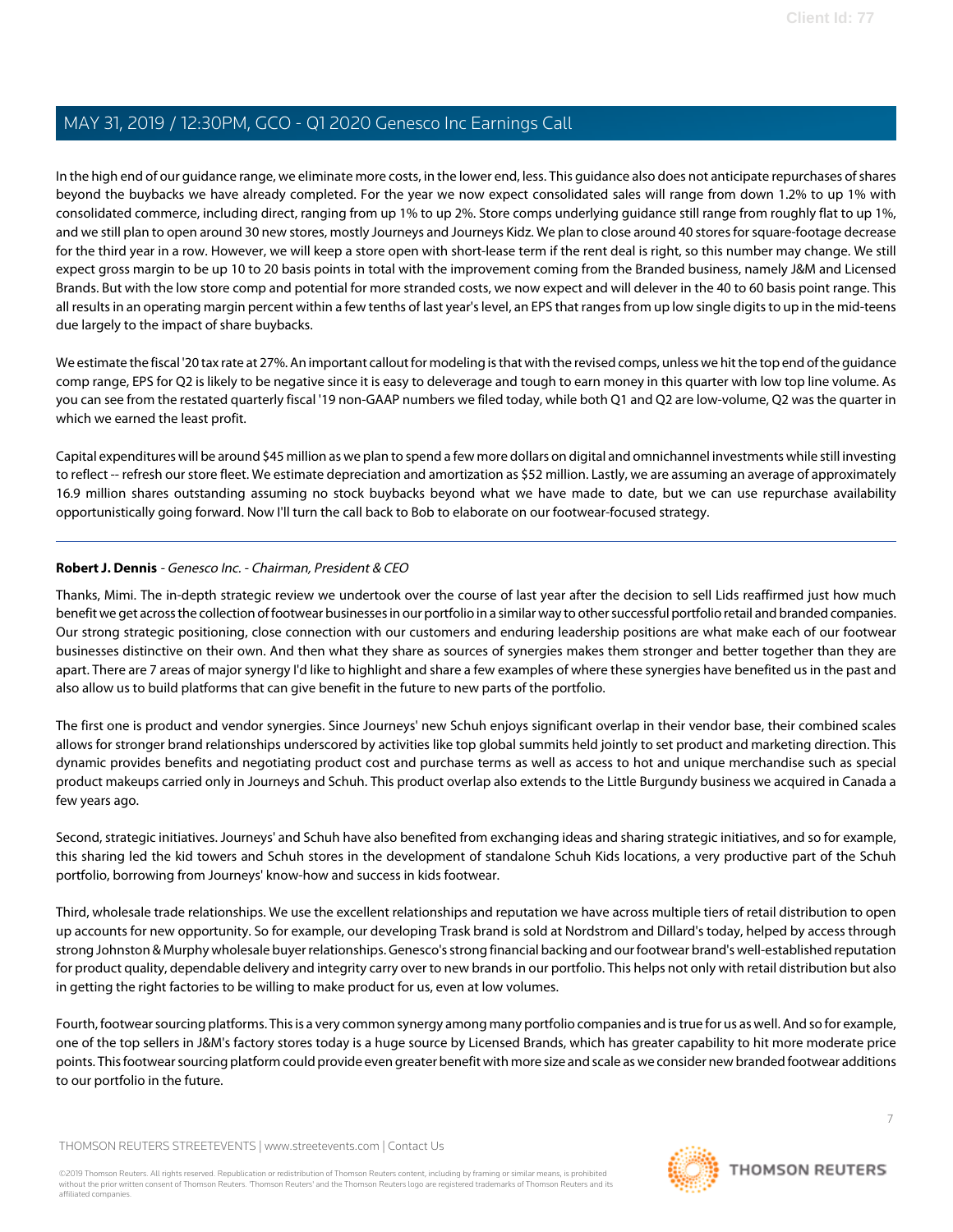Fifth, operational best practices. Following its acquisitions, we saw the effectiveness of using traffic counting data in the Schuh business, which helped inform the return on investment potential for investing in these capabilities elsewhere. And so today, traffic counting is a key ingredient in driving conversion and managing stacking levels in every one of our retail businesses.

Sixth, North American shared services. And we have a shared services platform across our North American operations that encompasses logistics, human resources, IT, legal, financial services and one benefit among many we could highlight is the shared North American FedEx contract, in which we leverage volume across all our companies.

And then seventh and lastly, technology platforms and investments. This is an important area of synergy to highlight in a little more detail, particularly in an omnichannel world where ongoing investment is necessary to be competitive and small businesses can't afford what is required. We have said before, Journeys' and Johnston & Murphy share most of their retail systems and services, providing a great amount of cost and capability synergies. And likewise, the wholesale infrastructures of the Johnston & Murphy group and the License Brands group are integrated as well. So as an example, we're in the midst of implementing new bespoke retail point-of-sale software in Journeys', J&M and Little Burgundy stores. While there are multiple benefits to this upgrade, one of the biggest difference is between this touch screen system and our current version is the simple fact that it is much easier to use. This allows us to bring new store associates up to speed more quickly and give them improved tools for executing important tasks faster and more efficiently such as checking out, searching for inventory, dispatching product and processing returns. We also have better visibility into customer purchase history through nationwide customer lookup for all stores. The new system will be important to further build out our omnichannel capabilities and enhance the customer experience by offering critical services such as buy online, pickup in store and mobile check out. It is also a foundational system in our customer relationship management efforts.

So looking ahead, our focus is on further unlocking the full potential of our businesses and utilizing this rich set of synergies and platforms we have for future growth. We have deep direct-to-consumer expertise leading to success across both branded and retail formats that can add value to new parts of the portfolio in the future.

Finally, I'd like to close with a big thanks to all our teams for their massive efforts to get the year off to a fantastic start. We have well-positioned businesses that are undisputed leaders in their categories, and we have great people behind them working to maximize their potential. I'd like to once again salute the talent and hard work of our capable and dedicated people across all our companies. And with that said, operator, we are ready for questions.

## **QUESTIONS AND ANSWERS**

#### <span id="page-7-0"></span>**Operator**

(Operator Instructions) Our first question comes from Mitch Kummetz of Pivotal Research.

#### **Mitchel John Kummetz** - Pivotal Research Group LLC - Senior Analyst of Footwear, Apparel Vendors and Retailers

I guess I've got a few. One, on the -- on Q1, could you give us the comp by month? I don't know if you made that available.

#### **Robert J. Dennis** - Genesco Inc. - Chairman, President & CEO

We do not make it available, Mitch, but it was a tough February, and then you will have to add together March and April because of the April offset and add it together. That performed, obviously, well.

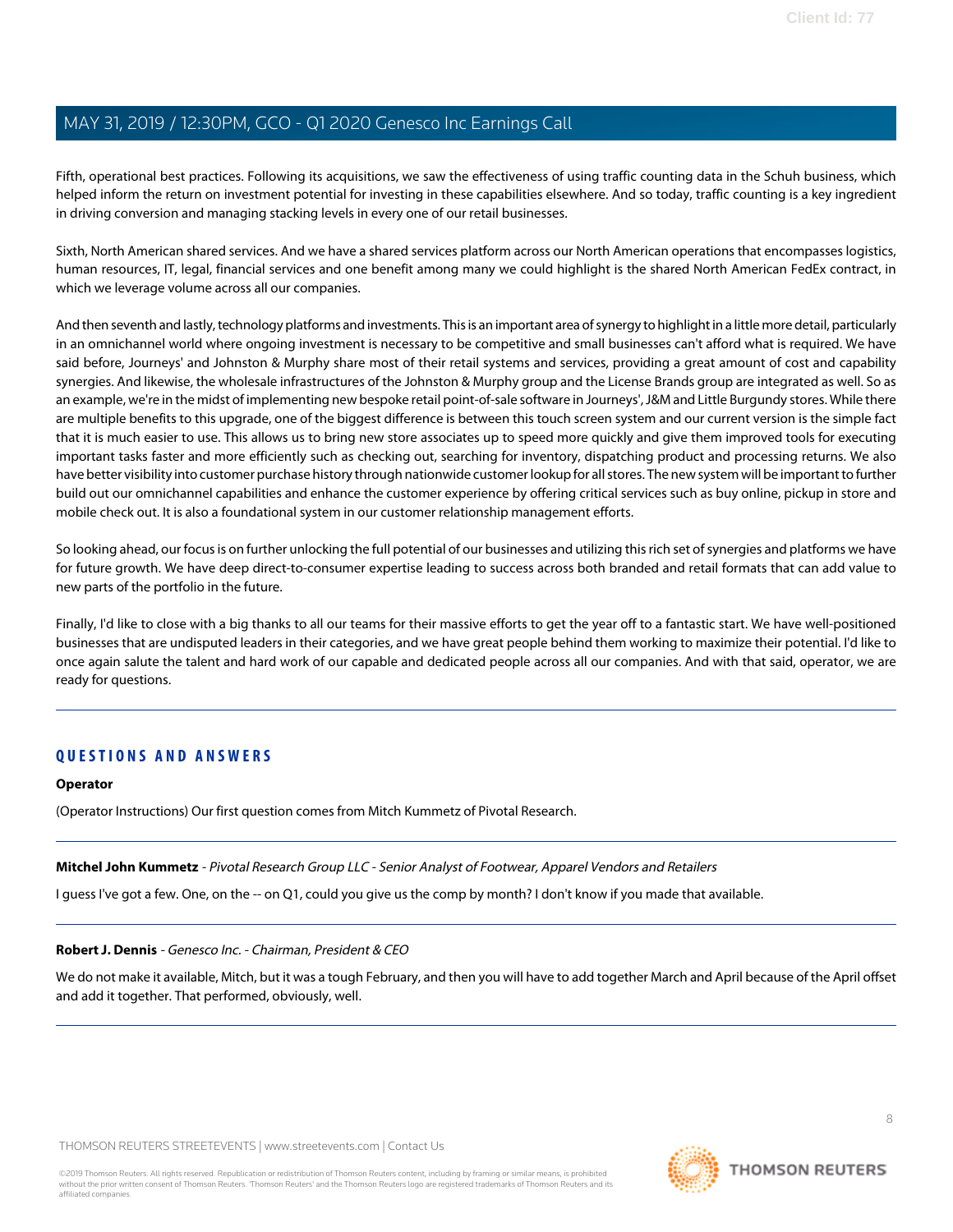#### **Mimi Eckel Vaughn** - Genesco Inc. - Senior VP, COO & CFO

Yes. Basically, what happened is that Bob talked about the delay in tax refunds, so that shifted some sales out of February into March is offset the fact that Easter moved out of March and then sales and then strengthened in April. So through the course of the 3 months, sales got progressively stronger.

#### **Mitchel John Kummetz** - Pivotal Research Group LLC - Senior Analyst of Footwear, Apparel Vendors and Retailers

That's a good lead into my second was because Bob, it sounds like in you're prepared remarks you talked about Journeys' and there was some caution on the comp guide for Q1 around tax refunds, and it sounds like those didn't come in as bad as you had feared. And I'm just wondering, how much of the beat relative to your plan on Journeys' was that there was less tax refund impact versus other things? And then if you could maybe kind of address some of those other things in terms of exceeding your guidance on Journeys?

#### **Robert J. Dennis** - Genesco Inc. - Chairman, President & CEO

Well, now -- so the uncertainty on tax refunds, Mitch, was on 2 things. It was timing and then total level. And the total level of tax refunds that came out was actually a little lower than previous year. So the Journeys' performance was driven by a lot more than just sort of the fuel that came from tax. We were just being cautioned because we didn't know if the tax gap was going to be small or medium or bigger, it was very hard to figure that out. So it ends up that tax ended up probably in the neighborhood of where we had expected it to be. So the real upside performance came from all the other things that drive the business, just great merchandising and great performance in our stores and online.

#### **Mitchel John Kummetz** - Pivotal Research Group LLC - Senior Analyst of Footwear, Apparel Vendors and Retailers

Go it. And a little confused on your views, your updated views on Johnston & Murphy because it sounds like some of the Q1 miss might have been due to the late catalog drop that kind of shifted from Q1 to Q2. Seems like that would benefit Q2, but you've taken your Q2 guide down. It sounds like some of that -- it sounds like the view then is due to maybe just the trends outside of that catalog, particularly, on the seasonal side, but I don't see how that might impact the back half. So I'm just -- could you just provide a little bit more color around that?

## **Robert J. Dennis** - Genesco Inc. - Chairman, President & CEO

Well, in general, they came off a very, very good year and that's when they had strong comps, and we saw a flat comp in the first quarter and maybe part of that is weather. But the other thing we know about Johnston & Murphy, historically, not every time but often they get challenged a little bit when the stock market, the financial markets and everything get a little disrupted. And that hasn't happened every time, but historically, it more often than not has been a problem. So you point to that and you see what's going on in the marketplace and you get a little cautioned. Mimi, you want to add along to that?

## **Mimi Eckel Vaughn** - Genesco Inc. - Senior VP, COO & CFO

No. I think that it's just a slight amount of additional caution, Mitch. We took comps down by 1%, part of what we noted in the first quarter is that traffic was down considerably and our -- what we know from other retail concepts is that mall traffic was down in the first quarter, we were able to make that up by very strong conversion increases in Journeys, in particular, and conversion increases elsewhere, but it's really the traffic that has caused us to be somewhat more cautious about J&M going forward.

#### **Robert J. Dennis** - Genesco Inc. - Chairman, President & CEO

And that's worth -- just plan it with -- a little more, to give you a perspective. We've been looking at the general shopper traffic data, and it's a peculiar pattern right now, which we don't completely understand because for several years, as you well know, total traffic into the apparel and

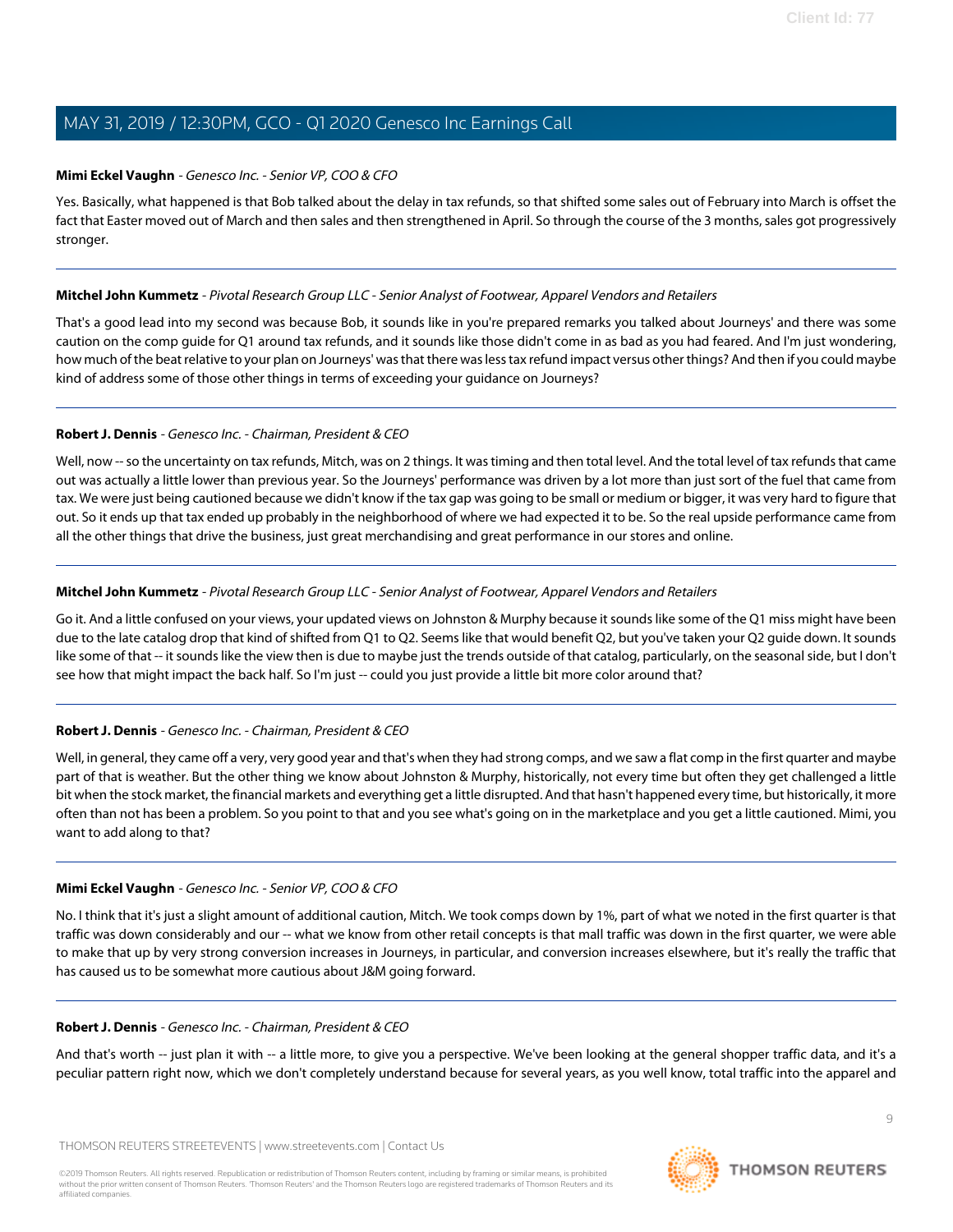accessories category declined until we got to the last year, fiscal '19, and all of a sudden it leveled out year-over-year. And so we finally got the benefit of traffic not being the headwind in the mall in general that it had been. It obviously varies a lot within our businesses from business to business, but there was a general trend. And what's concerning us now is in fiscal '20, it has gotten back into that decline more again, which kind of surprised us because we were hoping, obviously, that may be the overall trend of traffic had found its bottom. And so as Mimi noted, the traffic patterns are changing again, and we're seeing it in Johnston & Murphy, we're seeing it a little less in Journeys, but even Journeys is more benefiting and conversion than they are on traffic right now in terms of driving their comps.

#### **Operator**

<span id="page-9-0"></span>On next question comes from Laurent Vasilescu of Macquarie.

#### **Laurent Andre Vasilescu** - Macquarie Research - Consumer Analyst

I wanted to follow up on the Journeys commentary. Obviously, 1Q, you've guided flattish and then delivered an impressive 7%. And you did talk about the cadence. Maybe you can talk a little bit more about 2Q guidance up 1% or 2%. Are you seeing a drop off in traffic? Just -- I know you talked about leveling off, but have you seen a drop off in traffic right now at Journeys? Or is there a drop off in particular category at Journeys' right now?

#### **Robert J. Dennis** - Genesco Inc. - Chairman, President & CEO

Well, we're not going to comment really on -- I mean you can comment on traffic related to categories, people come into the store so. So traffic has been, as I just said, a little more of an issue than we had expected, and obviously, we're doing very well with conversion. In Journeys, again, as we look forward, we see stack comps, which were very strong, and so that causes us to be cautious. Overall, in May, as we disclosed, we had a positive result from a comp standpoint in May, and it got progressively better over the course of the month. So I think it's really just looking at the compares.

#### **Mimi Eckel Vaughn** - Genesco Inc. - Senior VP, COO & CFO

Now I would just echo that. And I think our conservatism in the first quarter was, as Bob said, largely related to tax refunds and uncertainty there. But our conservatism for the balance of the year is related to 2 years stacked comp. And so our 2-year stack just because Journeys' has had a really terrific run the past couple of years, so our 2 years stacks are plus 11, plus 13 and plus 18. And so we think it's prudent to be conservative going forward, it's not that we are seeing anything in our product trends, product trends were strong across boots, cross casual footwear, including sandals, across athletic. And when that happens, there's a lot of opportunity to drive the business. And so it's not product specific. It's much more related to overall stark comparisons.

#### **Robert J. Dennis** - Genesco Inc. - Chairman, President & CEO

Last comment on that is, as we've said for years, Journeys' buying strategy is most often to buy a little north of that financial plan because they manage to find lots of flexibility and adjusting if necessary. So some upside to that comp guidance is possible.

#### **Laurent Andre Vasilescu** - Macquarie Research - Consumer Analyst

Okay. And then I want to follow up on the performer numbers. Thank you very much for them this morning. It really does help. I think you mentioned that 2Q EPS will likely be negative driven given by the -- just the conservatives around the comp guide. Should we assume that the gross margin is up in the second quarter? Or maybe how much -- how much stranded cost should we assume for the second quarter? And then I'd love to ask a follow-up on tariffs if I may.

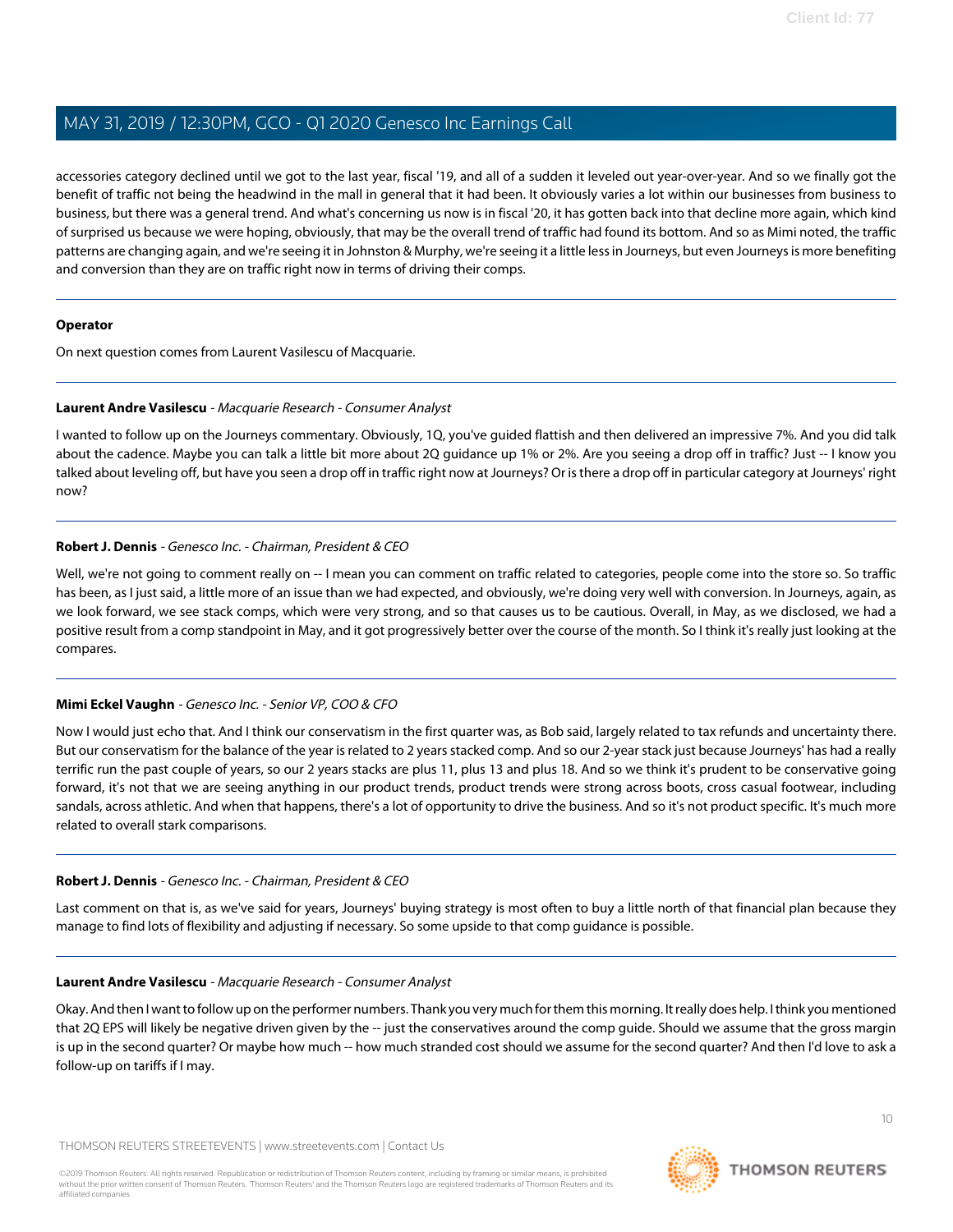#### **Mimi Eckel Vaughn** - Genesco Inc. - Senior VP, COO & CFO

Sure. So in terms of the second quarter, I said that unless we hit the high end of our comp guidance that Q2 EPS would likely be negative. So what we're saying is that, we'd be hovering around 0. And so depending where comps come out will either be north of flat or south of flat. Secondly, we do expect some EPS -- sorry, some gross margin benefit, really, in each of the subsequent quarters for the rest of the year. We had a nice pickup in the first quarter. It won't be as strong as the first quarter, but we expect a little bit of a boost in each of the subsequent quarters. And then finally, on stranded cost, that really becomes more of an issue for the back half of the year. And so the way to think about that is that we've had costs that we have been sharing with Lids. We've continued to carry those costs in order to provide services. But if Lids unplugs from the services sooner than we expected, it may take us a little bit more time to be able to reduce those costs. And so that is a pressure for the back half of the year, not necessarily the second quarter.

#### **Laurent Andre Vasilescu** - Macquarie Research - Consumer Analyst

Okay, very helpful. And then lastly, on tariffs. I think you mentioned that 30% to 40% of Journey comes from China through the vendors. Assuming currencies remain the same, and if there is a 25% increase in tariffs, how much should be solved by the end consumer? Should we assume half of it? And then the retailers such as yourself, the vendors and the manufacturers in China who want to keep capacity, should we assume that the remaining half is spread -- burdened across the 3 players?

#### **Robert J. Dennis** - Genesco Inc. - Chairman, President & CEO

I don't think I quite understood what you meant by that.

## **Laurent Andre Vasilescu** - Macquarie Research - Consumer Analyst

So if there is a increase in tariffs by 25%, I'm just curious to know how much of it is felt across the ecosystem? Whether it's the end consumer, the retailer, the vendor and then the manufacturer who wants to keep in capacity in China?

## **Robert J. Dennis** - Genesco Inc. - Chairman, President & CEO

I'm reluctant to generalize about that. It's going to be different by business. We're direct in some businesses. We're working third-party vendors and other situations. There is going to be currency movement presumably that is in play as part of this evolves. We were surprised when we pulled a number of our third-party vendors to see how much action they have already taken in terms of diverting production, U.S.-oriented production to other factories, now most of these are global brands. So they get a certain level of flexibility of saying, well, I'm going to take this country and ship the U.S., I'm going to use China to ship other countries but that aren't as challenged on tariffs. So there are just way too many moving parts for us to make it worth speculating on how much of of a split it's going to be between consumer and the supply chain, and we don't even know what the percentage will be when and if this all comes about.

#### <span id="page-10-0"></span>**Operator**

Our next question comes from Jonathan Komp of Baird.

#### **Jonathan Robert Komp** - Robert W. Baird & Co. Incorporated, Research Division - Senior Research Analyst

Maybe, Bob, just to start back on the discussion about traffic that the industry is seeing currently. I think there is a lot of struggle. Just trying to understand what are some of the unique factors, you mentioned the tax refund that -- oh, and weather and some of the delay in the seasonal

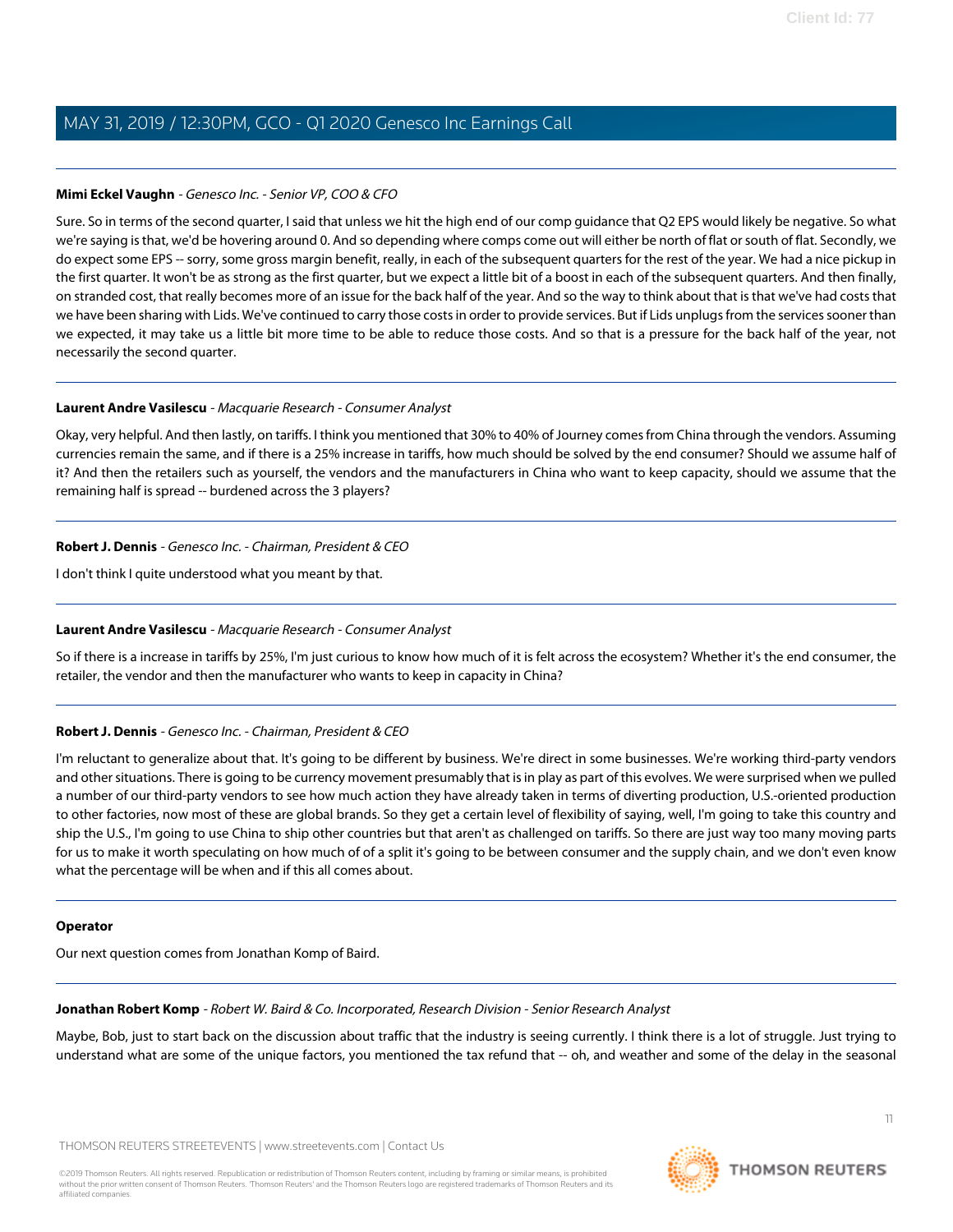pattern versus any kind of underlying shifts in the health of the consumer. And I'm just wondering, when you look across geographies or across your lines of businesses if there is any additional color that would fall in either of those camps that you could share with us?

#### **Robert J. Dennis** - Genesco Inc. - Chairman, President & CEO

Well, I can share a lot, Jonathan, but -- it's heavily speculative. So take it for what it's worth. The one data point that we have, which we already shared is the fact that broadly traffic to footwear and apparel stores has gone back into a bit of a decline on a percentage basis. The other thing that we've noticed is that the only -- the other fact I can throw at you is that if you look at tax returns by month, when we got to the end of the quarter, the end of April, the gap between how much tax got returned last year and how much got returned this year, forgot what the number was but it was X, there was left money that got out there. And then for reasons we have no idea of why, in May, that actually widened. And so I think by our estimate, I think the number was something like an additional \$4 billion gap. So that's -- in a low-spending month, when you take \$4 billion out of the pockets of the consumers year-over-year, that might help explain why there has been softeners for a lot of people in the space or at least a contributor to it. Beyond that, we see a lot of differences in that general traffic pattern between our stores and it usually is a matter of the assortment and how well positioned the business is. And so Journeys', obviously, is very well positioned right now with the assortment and then the conversion that we've been getting, which is the real measure of the assortment has been very good. So the consumer spend patterns are choppy right now. Consumer confidence has been reasonably strong. So it's a little hard to figure out what was going on in May overall. We just know that we continue to post some good results.

#### **Jonathan Robert Komp** - Robert W. Baird & Co. Incorporated, Research Division - Senior Research Analyst

Okay. I guess the -- we'll continue to try to figure things out. Maybe a bigger picture question then just on the profitability, maybe more for Mimi. But I think this year you're guiding flattish revenue on slightly positive comps and flattish margin with the buyback driving the EPS. Just curious when you look at the ability to peel off those stranded costs, even now maybe be bonus, which is -- maybe is a multiyear tailwind at some point, maybe not. But just wondering -- kind of thinking out loudly the opportunity to get back to growing the underlying profitability of the business going forward if you can drive that slightly positive same-store sales?

#### **Mimi Eckel Vaughn** - Genesco Inc. - Senior VP, COO & CFO

Yes. So John, I think that the real driver, particularly in the back part of the year is the flattish to slightly up store comp. I think we've talked to you before about the fact that we need store comps to be positive in order to just cover some of the increasing costs. So I think the conservatism is really around this transition year for Lids and being able to flush some of the incremental cost out of our system. We have made very good progress on our cost reduction efforts. We are able to leverage below the 2% positive store comp threshold. It's -- I would say, it's even creeping down to the 1% level because of the cost reductions that we have in place. So this year is the transition year. I think that the top line growth we've had coupled with the cost reduction efforts will allow us to grow the bottom line.

#### **Robert J. Dennis** - Genesco Inc. - Chairman, President & CEO

I try to summarize it with 4 things. You've got a bonus pattern. As you know, we're very -- our bonus structure is very, very much driven by performance. And so when we up bonus, that's leaving some potential for improvement in the following years if we don't repeat. But right now, it represents a little bit of a headwind to the total bottom line. We continue to drive rents, and so we're looking at a lot of cost items, but it is in aggregate a very big item for us and so we keep on hitting on that. The stranded cost issue is something we need to sort of get after this year, and it's a tricky thing because the timing of the Lids exit from the TSA effects of things. But the last thing I'll highlight, and this is just retail 101, to really drive profit improvement on the bottom line, we need comp sales. And so the guide right now on comp sales gives us sort of margin leverage, and if we can get back into that 3% to 4% comp range for a year then the flow-through is dramatic.

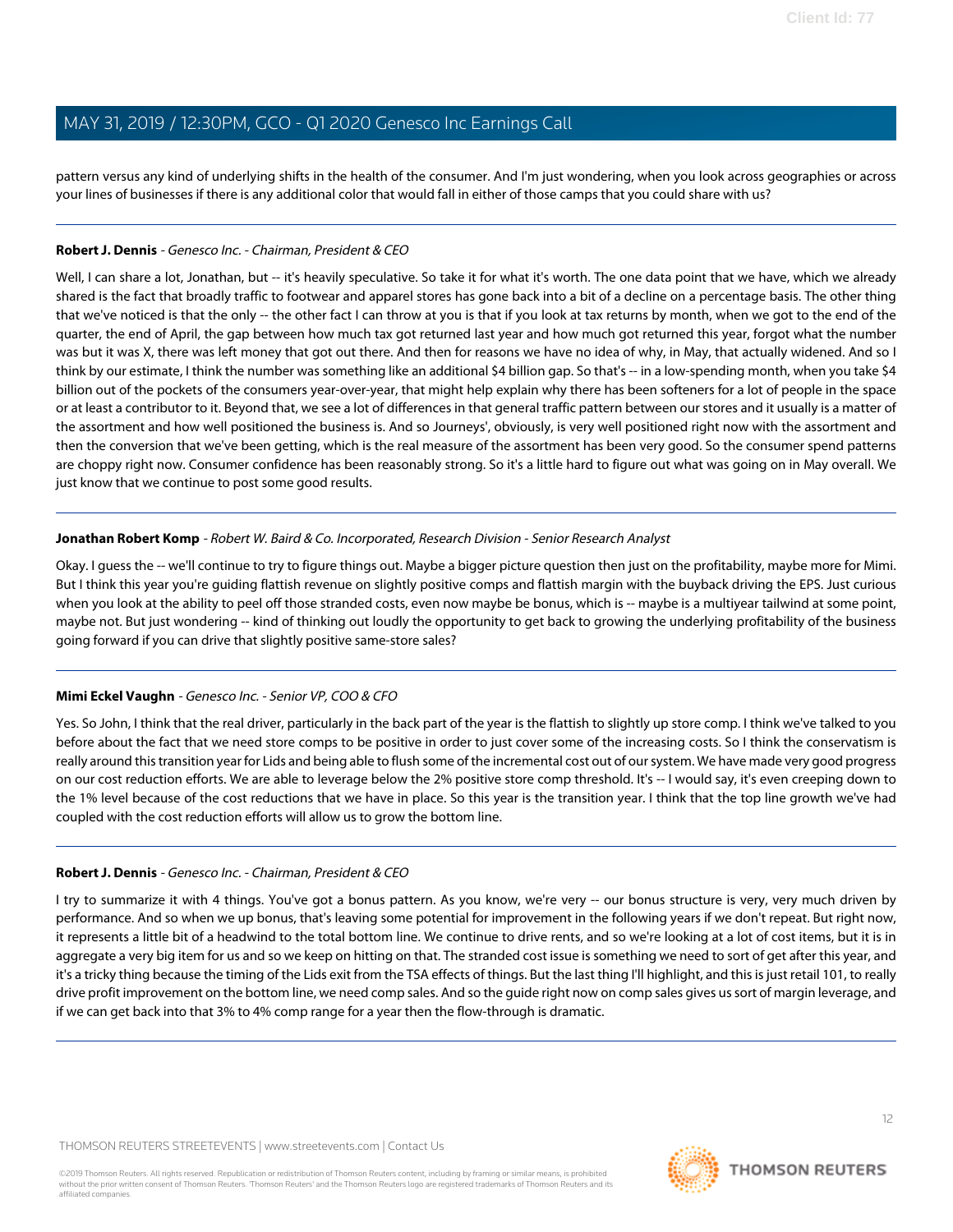#### **Jonathan Robert Komp** - Robert W. Baird & Co. Incorporated, Research Division - Senior Research Analyst

And -- just very helpful. And maybe just last one for me on the share repurchase. Just given -- I know you repurchased effectively 12% of the shares in the last few months, really. And I know part of that is use of the Lids' proceeds, but how should we think about the pace going forward relative to what it's been in the recent periods here?

#### **Robert J. Dennis** - Genesco Inc. - Chairman, President & CEO

So we buy opportunistically, as you know. We still have open an to buy so to speak on the authorization, but it will depend -- what we do going forward will depend on a lot of different things, including share price, what other opportunities we are seeing to deploy that cash productively for our shareholders. What we're not doing in any -- we're not committing to any rate of purchase and a go-forward basis.

#### **Mimi Eckel Vaughn** - Genesco Inc. - Senior VP, COO & CFO

Yes. As Bob said, we buy stock on an opportunistic basis, and we think there has been some good opportunity in the recent past to repurchase shares.

#### **Operator**

<span id="page-12-0"></span>Our next question comes from Sam Poser of Susquehanna.

#### **Samuel Marc Poser** - Susquehanna Financial Group, LLLP, Research Division - Senior Analyst

I'm just wondering, with the money you're spending on the buybacks and (inaudible) buybacks if the opportunities come and the remaining authorization, what are other ways to spend the money, let's say, on enhancing the stores, especially? [So] what kind of money are you spending against Schuh right now and so on that -- to really give that business going? I think that's a follow-up to the other question to sort of just drive the EBIT margins and so on.

#### **Robert J. Dennis** - Genesco Inc. - Chairman, President & CEO

Well, Sam, we disclosed what the overall CapEx was for this year, and then we outlined some of the initiatives that we're taking on in Schuh, including a refit of stores to a significantly -- what we think is a significantly improved presentation to our customers and also a store fit out that accommodates what our brands would like to see, our brand partners. So that's rolling along what we do going forward at Schuh with respect to that, I'm using this is an example, depends upon how the customer reacts to the first 3 stores that we did. We've got a plan to make investments in each of our businesses. For example, at Johnston & Murphy, we think, we have some whitespace to actually open stores, which makes us a bit of an outlier in the industry. So our plan already has in it a lot of the investments we think are the prudent investments to make. So there aren't too many opportunities very near term within our existing businesses because we are funding them at the levels that we think are appropriate. So then beyond that, what you look at is potential for us to make acquisitions. And so in the prepared remarks, we outlined in pretty good detail, where we think the strength of the basis for an acquisition exists around the 7 categories of synergies. Beyond that, again, we need to be opportunistic for having the right business to fit and that timing in many ways is a little bit out of our hands. So that's a dependency of what we choose to do there. We're not going to exit from the discipline we've shown in the past of being good fiduciary stewards of the shareholder money. So if we do, do a deal, it's because we really believe we can create a lot of shareholder value off of it. So on that one, it's sort of a little bit of stay tuned, but we can't really predict where we're headed there. And then what we don't do is we don't sit on cash. And others will create sort of a hoard of -- a war chest, we're not a war chest company. And so what we're doing is, given that velocity, as our last alternative, we've been buying back.